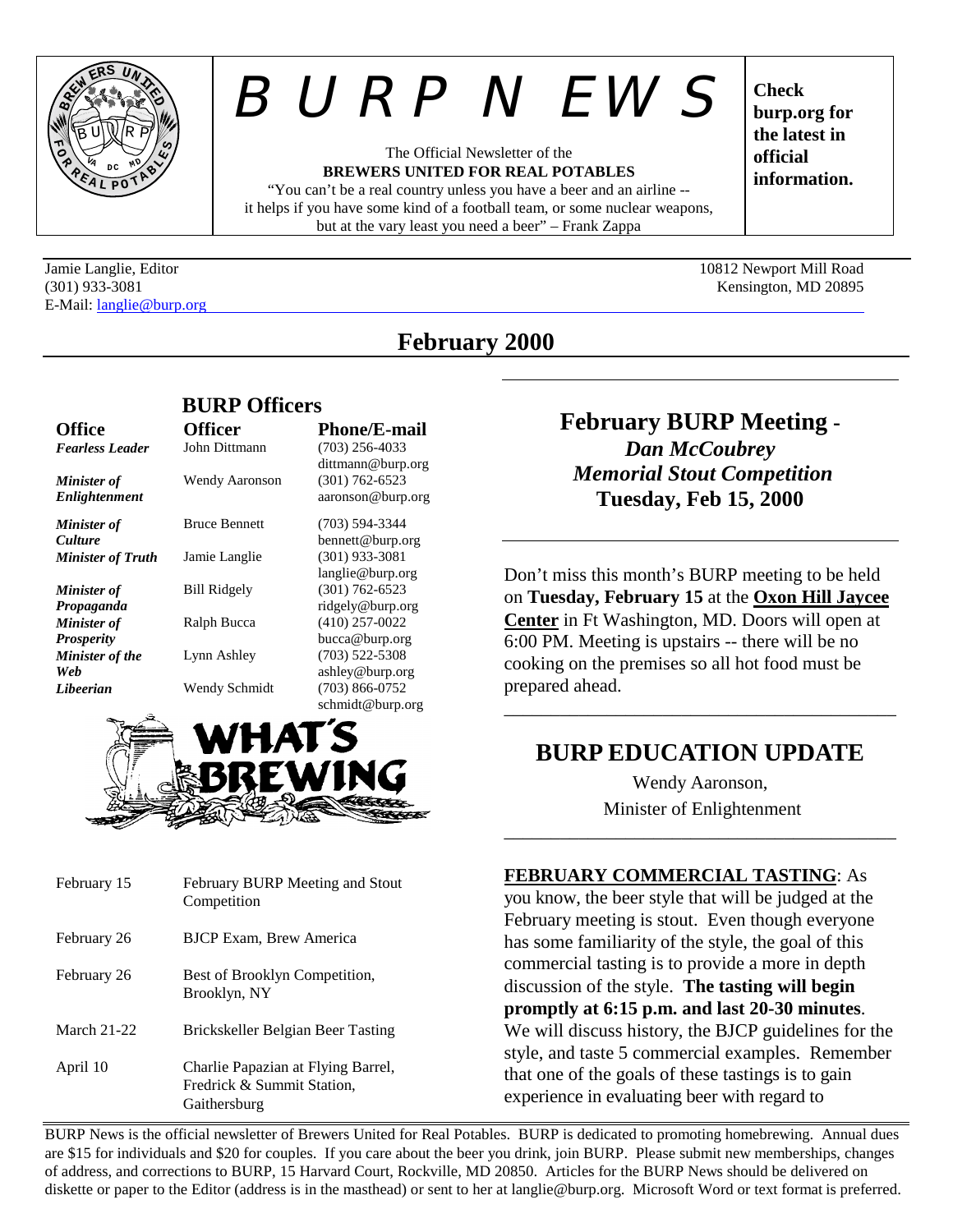BURP News February 2000 Page 2

adherence to a style and technical flaws. Another goal is to prepare members, especially non-BJCP judges, for judging at BURP club competitions. Hopefully, those who participate in this tasting will enthusiastically volunteer to judge. If interested in the tasting, please try to arrive by 6:15 p.m.

**BJCP EXAM**: The BJCP exam is scheduled for February 26 from 9-12 at Brew America. The fee structure is as follows: First time takers - \$40 ; Retakes - \$24; Tasting or Essay alone - \$15. There is only room for 16 people, so if you are going to take the exam, please let Tom Cannon or me know and send your check immediately to me at 15 Harvard Ct. Rockville, MD 20850. Alternatively, you can give a check to either Tom or me at the meeting.

#### **New Members**

\_\_\_\_\_\_\_\_\_\_\_\_\_\_\_\_\_\_\_\_\_\_\_\_\_\_\_\_\_\_\_\_\_\_\_\_\_\_\_\_\_

Bill Ridgely, Minister of Propaganda

\_\_\_\_\_\_\_\_\_\_\_\_\_\_\_\_\_\_\_\_\_\_\_\_\_\_\_\_\_\_\_\_\_\_\_\_\_\_\_\_\_

Welcome this month to **Jay Arthur** of Fredericksburg, **Steve Birely** of Nokesville, **Matt Brooks** of Nokesville, **Steve Cassell** of the District, **David Conger** of Falls Church, **Dan Hensgen** of Centreville, **Jim & Melanie Hoff** of Falls Church, **Khristian & Shari Smith** of Woodbridge, and **Doug Wright & Mary Ziomek** of Rockville.

Hope to see you all at upcoming meetings!

# **Congratulations to the BURP Brewers of the Year!**

\_\_\_\_\_\_\_\_\_\_\_\_\_\_\_\_\_\_\_\_\_\_\_\_\_\_\_\_\_\_\_\_\_\_\_\_\_\_\_\_\_\_

Mike McGowen and Andy Anderson share the honor of being the BURP Brewer of the Year. After the members compared two numbered examples of the Pale Ale brew-off at the January meeting, votes were cast. In a show of true BURP cooperation, it was announced that the two contestants, in fact, had brewed the beer jointly. So, Andy and Mike will

share ownership of the prized trophy for 6 months each during the coming year.

# **Dittmann's Dispatch**

\_\_\_\_\_\_\_\_\_\_\_\_\_\_\_\_\_\_\_\_\_\_\_\_\_\_\_\_\_\_\_

John Dittmann, Fearless Leader \_\_\_\_\_\_\_\_\_\_\_\_\_\_\_\_\_\_\_\_\_\_\_\_\_\_\_\_\_\_\_\_\_\_\_\_\_\_\_\_\_\_

2000 - A nice round number. Like the round opening of a beer glass I hope it leads to good things for the body and soul. We have a full slate of activities ahead with competitions, meetings, eating crabs and MASHOUT already on the schedule – stay tuned for additional events.

The Spirit of Free Beer is scheduled. Jerry Bailey and the good people at Old Dominion will host our competition on May 6 and 7. Look for updates from competition czar Bruce Bennett. We will continue brewer challenges in some form, and I hope to start a clone contest. Where it will fit on the schedule is not set, but it will count toward brewer of the year. I was recently informed that MASHOUT is scheduled for August 11-13. So clear those calendars, and I'll see you on Popenoe Mountain.

I have also begun organizing a BURP road trip to revisit old haunts, and explore new ones, in Philadelphia. Planning is at its earliest stage, but expect this to happen sometime in early June.

I would like to thank Joyce and Peter Long for offering their house for our January meeting. It was a brave move, considering the weather forecast. Evidently we did not trash the house too badly as we have been invited back for another winter meeting next year. Dave Pyle led a bitter and floral discussion of hops and made several teas for us to sample and evaluate. Congratulations to former Fearless Leader Steve Marler for winning the Pale Ale contest. It was a fine way to end his reign.

Long-time BURP members Bill Ridgely, Wendy Aaronson, and Ralph Bucca should ease my term in office with their knowledge BURP arcana. I also look forward to sharing a learning experience about the inner mechanisms of BURP with new officers Wendy Schmidt, Bruce Bennett and Jamie Langlie.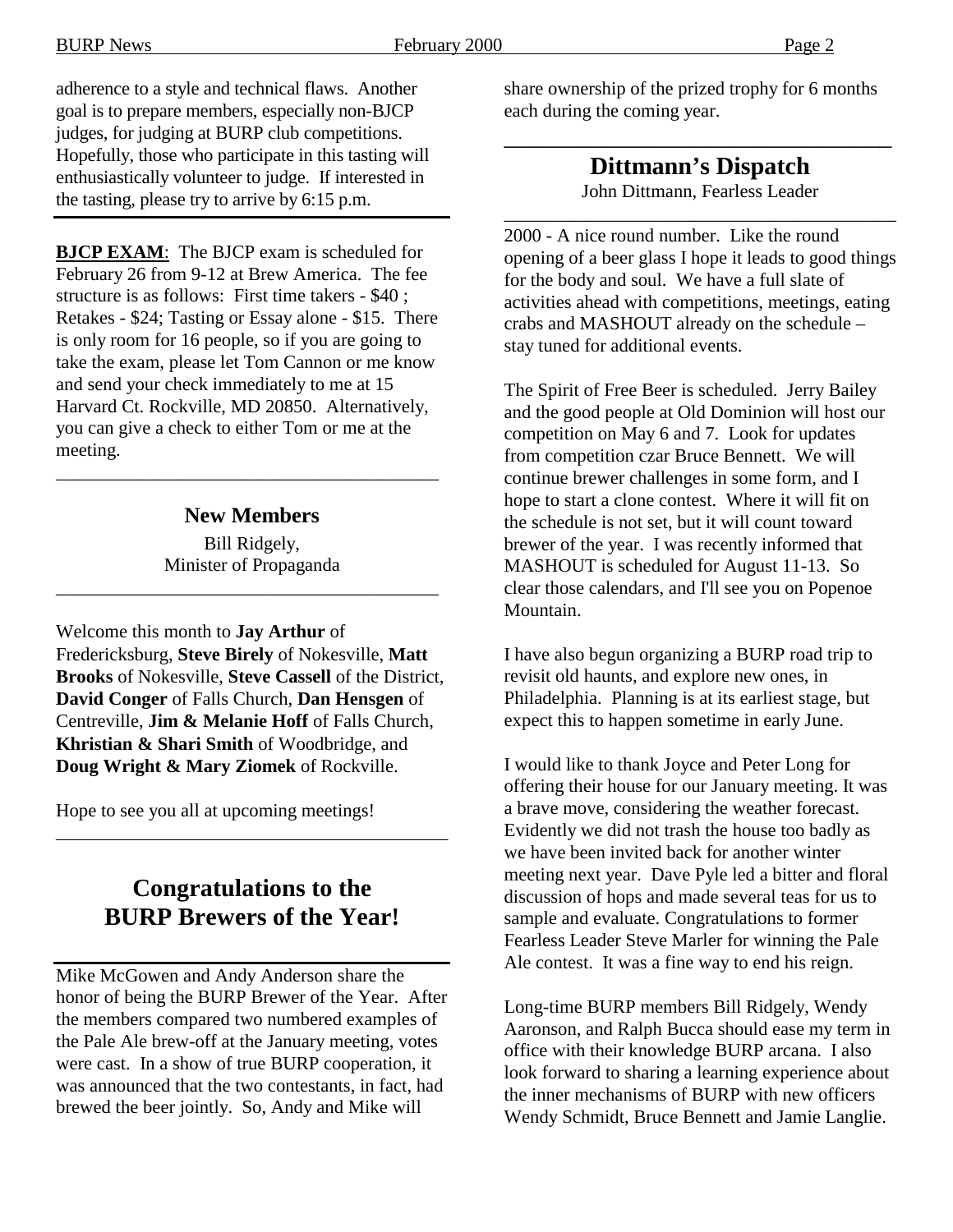Thanks to all the officers of 1999. Steve did a marvelous job as Fearless Leader and all other officers served admirably. I hope we can maintain their standards in the coming year.

#### *Proposed 2000 Meeting Calendar*

\_\_\_\_\_\_\_\_\_\_\_\_\_\_\_\_\_\_\_\_\_\_\_\_\_\_\_\_\_\_\_\_\_\_\_\_\_\_\_\_\_\_

*February 15* – Oxon Hill *March 4 or 25* – Chambo *April* – Nick Steidle on the river *May* – Rod Rydlun (chili cookoff) *June* – Jim Busch & Liz Pitts *July* – John Esperolini (crab feast) *August 11-13* – Mashout, Popenoe Mountain *September* – Janet & Pat Crowe (OktoberFest) *October* – Ralph Bucca *November 18* – Bill Ridgely & Wendy Aaronson (Real Ale) *December* – Holiday meeting

Note: TRASH competition on March 25 (Real Ale at Goose Island, Chicago, also March 25)



*A Valentine's Day Thought*

# **BURP Dan McCoubrey**

# **Memorial Stout Competition**

Bruce Bennett, Minister of Culture

**This month's BURP Club Competition is the annual Dan McCoubrey Memorial Stout Competition. In keeping with that theme here is some information on Stout.**

The origins of stout are obscure, but it is probably an offshoot of porter. Although stout is mentioned as early as the late 1600s, most likely it was a Strong dark ale of the type now called "old." For centuries, the British used dark malts to balance the sweetness of the old-style unhopped ales and continued to use them after hops were generally adopted (ca. 1650). These were brown malts, used for all or a large proportion of the grist. Black malts were first introduced in the 1830s in the London porter industry, and chocolate malt and roasted barley followed later. Guinness, like many great brewers, first gained fame with porter. Stout seems to have really come into its own as porter entered its long decline.

The various sub-styles of stout represent a range of gravities and palates as great as any other family of ales. The unifying factors are the very dark, usually black color, and the more or less pronounced roasted, grainy palate. Beyond this, gravities range from SG 1.036 to 1.100, and bitterness ranges from as low as 20 to 60 IBU.

#### **STOUT'S HISTORY**

The first written documentation of the brewing of stout production was in the late  $19<sup>th</sup>$  century. Single stouts were brewed to SG 1.065- 1.073, double stouts to SG 1.073-1.080, imperial stout to SG 1.080-1.100, and Russian export to SG 1.100.

Stouts were aged "stock ales," typically with *Brettanomyces* secondary fermentation. One common method of achieving this character economically was the blending process called "vatting." A proportion of well-aged stout of SG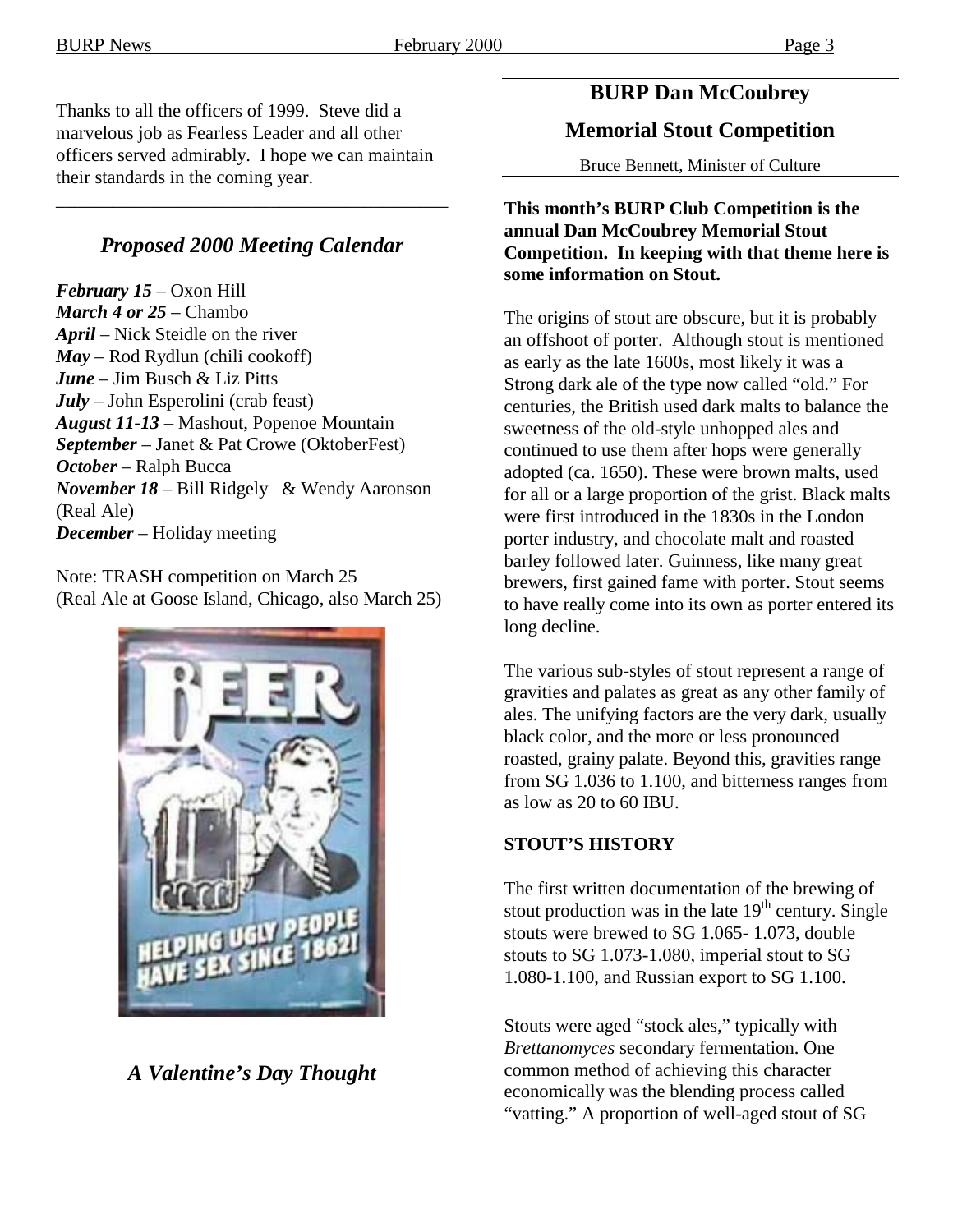1.080 would be blended into a young "running" stout or porter of SG 1.049-1.053 (also called twoor three-thread like porters). It was thought to give better results in English brewing than could be obtained with a single unblended stout of SG 1.065- 1.069. "Vatting" was the rule in stout brewing and was used for other types of ales as well. It is still practiced by a number of stout brewers, including Guinness.

#### **(IRISH) DRY STOUTS**

Guinness is the most famous stout in the world, and for many it serves as the benchmark against which all others are measured. This is perhaps unfair to stouts whose origins and intentions are different from those of Guinness, but it is certainly both the prototype of the Irish style and the most popular stout in the world. Beamish and Murphy stouts are just as authentic as their famous countryman.

Guinness is a schizophrenic beverage. The most casual drinker will notice the difference between the draught product and the bottle. The difference is primarily due to draught Guinness' unique combination of low carbonation and the practice of dispensing under a combination of nitrogen and carbon dioxide, which promotes the characteristic creamy head and smooth body.

The gravity of bottled Guinness stout is higher about SG 1.052, compared with SG 1.040 for draught Guinness sold in the United States. Gravities in Britain and Ireland run lower: about SG 1.036 for draught and SG 1.046 for bottled, and slightly higher for both in winter. Guinness in Britain is no longer bottle-conditioned. The dry character of Irish stouts is far more pronounced in draught stout, which is a very well-attenuated beer. Relative to draught stout, the higher gravity of the bottled beer gives it a sweeter, fuller palate, and the higher carbonation gives a rougher, more prickly mouthfeel. The draught has a definite "ironlike" note, and the acetic aroma sometimes encountered is due to poorly maintained draft systems.

Liberal hopping rates emphasize the dryness of Irish stouts, though hops are used for bittering only, and hop aroma is not appropriate to this style. The

bitterness is very clean and for most Guinness products roughly matches the last two numbers of the original SG; a bottled stout of specific gravity 1.052, for example, has about 50 IBU.

Many details of Guinness's production remain closely guarded secrets. Most brewers know, however, that the use of very dark roasted barley, rather than black malt, is critical to the distinctive Irish palate, as is the inclusion of perhaps 10% of raw unmalted barley, cooked or flaked to gelatinize the starch. Pale malt composes the rest of the grist; no caramel or crystal malts are used. Vatting is used for all Guinness products.

#### **OATMEAL STOUT**

Oatmeal stout has become an important sub-style for American microbreweries, probably because of the influence of Michael Jackson's writings. Samuel Smith's produces the archetypical version. Modern oatmeal stouts range from about SG 1.048- 1.060 and typically have a heavily roasted palate supported by caramel malts and fairly high bitterness levels.

Oats are even harder to work with than flaked barley or wheat malt. In addition to a high protein and lipid content, oats are very rich in beta-glucan gums (for evidence, you need look no further than the consistency of your Quaker Oats). Most brewers find it impossible to lauter with more than 5-7% oats in the grist. More might be practical if a betaglucanase rest is incorporated in the mash program; however, it is recommended that no more than 5% be used with single-temperature infusion mash equipment and still get the distinctive silkiness that is the hallmark of oatmeal stout.

Use the most heavily processed oats you can get. Ordinary "quick" oats from the grocery store work well, but the "instant" type is better. Instant-type oats are much more thoroughly gelatinized than regular oatmeal and are used by some commercial brewers. Avoid steel-cut oats unless you are prepared to perform a cereal mash. The rule of thumb: The shorter the recommended cooking time, the more suitable for brewing. The delightful texture of oatmeal stout is best expressed in the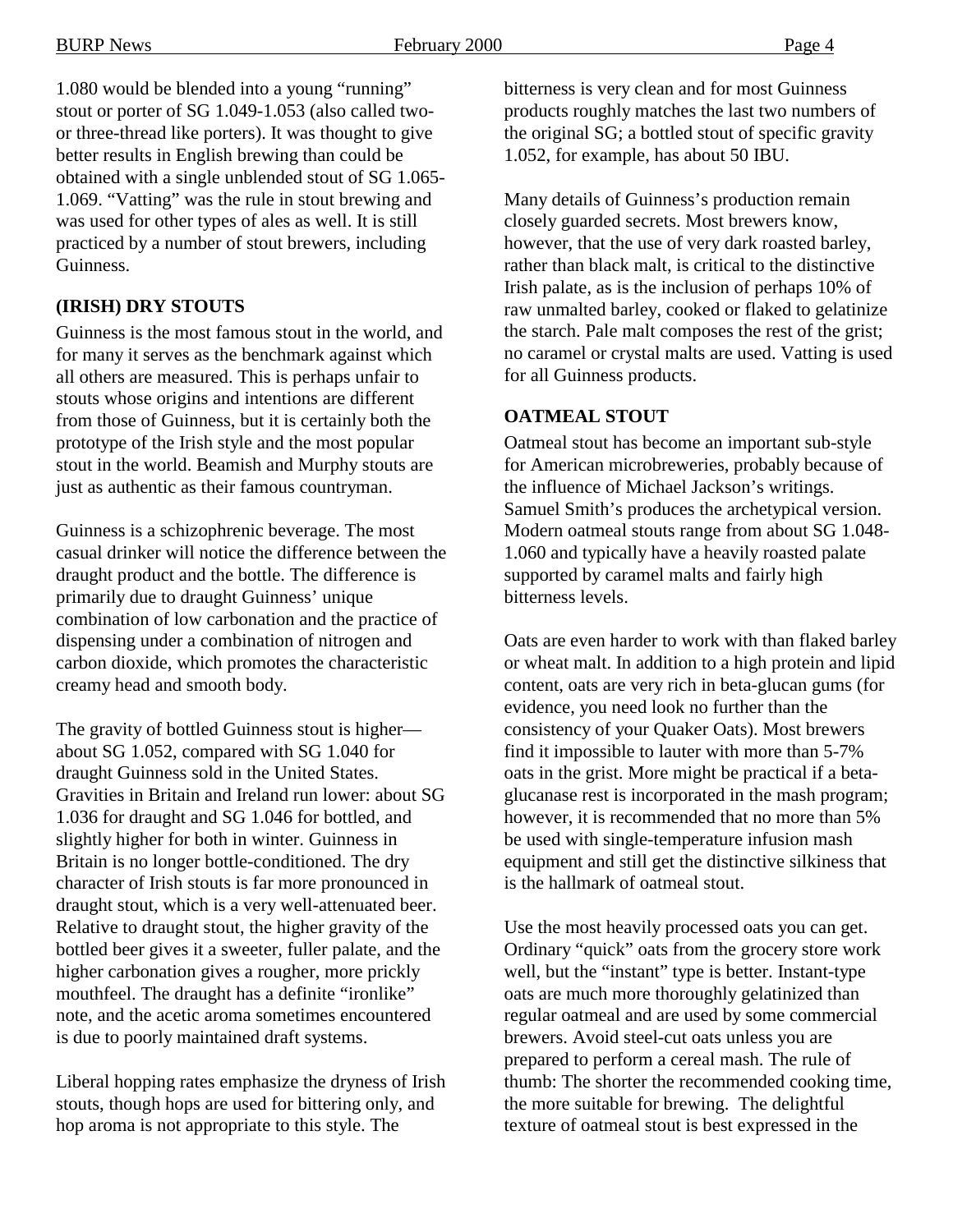unfiltered form, which is just as well because filtration is usually very difficult.

## **SWEET STOUTS**

Sweet stouts are often thought of as English Stouts, at least relative to the Irish stouts. English stouts are sweet indeed, but the tendency is toward a more rounded and less intense palate than that found in Irish stouts. This tendency is evident in the occasional Scottish example as well. The "sweet stout" sub-style is synonymous with "milk stout" a moderate-gravity stout, usually about SG 1.038- 1.042, hopped at a fairly low rate, and usually sweetened by priming with unfermentable lactose. The soft, roasted character is usually from chocolate malt. Whitbread's Mackeson is to sweet stout as Guinness is to Irish—the classic—although England offers many other good examples. Export Mackeson is considerably higher in gravity, approximately SG 1.056, and has a more aggressive "stouty" palate and a much less pronounced sweetness.

#### **EXPORT STOUTS**

Stouts (and porters) were the basis of an important export trade from England and later from Ireland, first to the Baltic region and then to the tropics. In addition to the remarkable Baltic brews, the legacy of stout consumption and brewing stretches to Africa, Southeast Asia, the Indo-Pacific region, the Caribbean.

The grandfather and dean of them all is the incomparable Courage Russian Imperial Stout, brewed to a gravity of 1.104 and capable of lasting 25 years or more in the bottle. It is the beer world's answer to a vintage Cockburn port. Michael Jackson likens the palate to that of a British Christmas pudding, but that hardly conveys the layer of complexity and intensity found within the nip bottle. Any descriptions of the harmonious melange of honey, tar, currants, caramel, roasted malts, and dozens of esters and aldehydes, underpinned by generous hopping, is grossly inadequate. Unfortunately, Courage is impossible to find outside Britain and is even very scarce within. Since Courage closed its London brewery in 1982, it has been brewed only sporadically at various locations.

The export categories of double, triple, and Russian once offered many representatives, but today their numbers have dwindled. There have been revivals, most notably Samuel Smith's Imperial Stout and Grant's Imperial Stout. These are both fine beers, but with gravities at about 18 degrees P (SG 1.072), they barely qualify as double stout and pale next to the Courage original. One notable holdover, though, is Guinness Foreign Extra Stout, known as "FES" to the brewers. FES is everything you would expect from bottled Guinness, with a gravity of SG 1.072- 76 and tremendous flavor density. It is widely available in the Caribbean, West Africa, and places like Singapore and Hong Kong, not in North America.

#### a. *Classic Dry Stout*

Black opaque. Light to full body. Medium to high hop bitterness. Absence of or low levels of roasted barley (coffelike) character OK. Sweet maltiness and caramel malt evident. No hop flavor or aroma. Slight acidity/sourness OK. Low to medium alcohol. Diacetyl low to medium. OG 1.038-48, 3.8-5%, 30-40IBU, 40+SRM. Guinness Draft, Murphy's Draft.

#### b. *Foreign-style*

Stronger version of Classic Dry Stout. OG 1.052-72, 6.2-8%, 30- 60IBU, 40+SRM. Guinness Extra, Sierra Nevada Stout.

#### c. *Sweet Stout*

Overall character sweet. Black opaque. Medium to full body. Hop bitterness low. Roasted barley (coffeelike) character mild. No hop flavor or aroma. Sweet malty and caramel evident. Low to medium alcohol. Low diacetyl OK. OG 1.045-56, 3-6%, 15-25IBU, 40+SRM.

Mackeson's Stout, Sam Adams Cream Stout.

#### d. *Imperial Stout*

Dark copper to black. Hop bitterness, flavor and aroma medium to high. Alcohol strength evident. Rich maltiness. Fruitness/esters OK. Full-bodied. Low diacetyl OK.

OG 1.075-95, 7-9%, 50-80IBU, 20+SRM.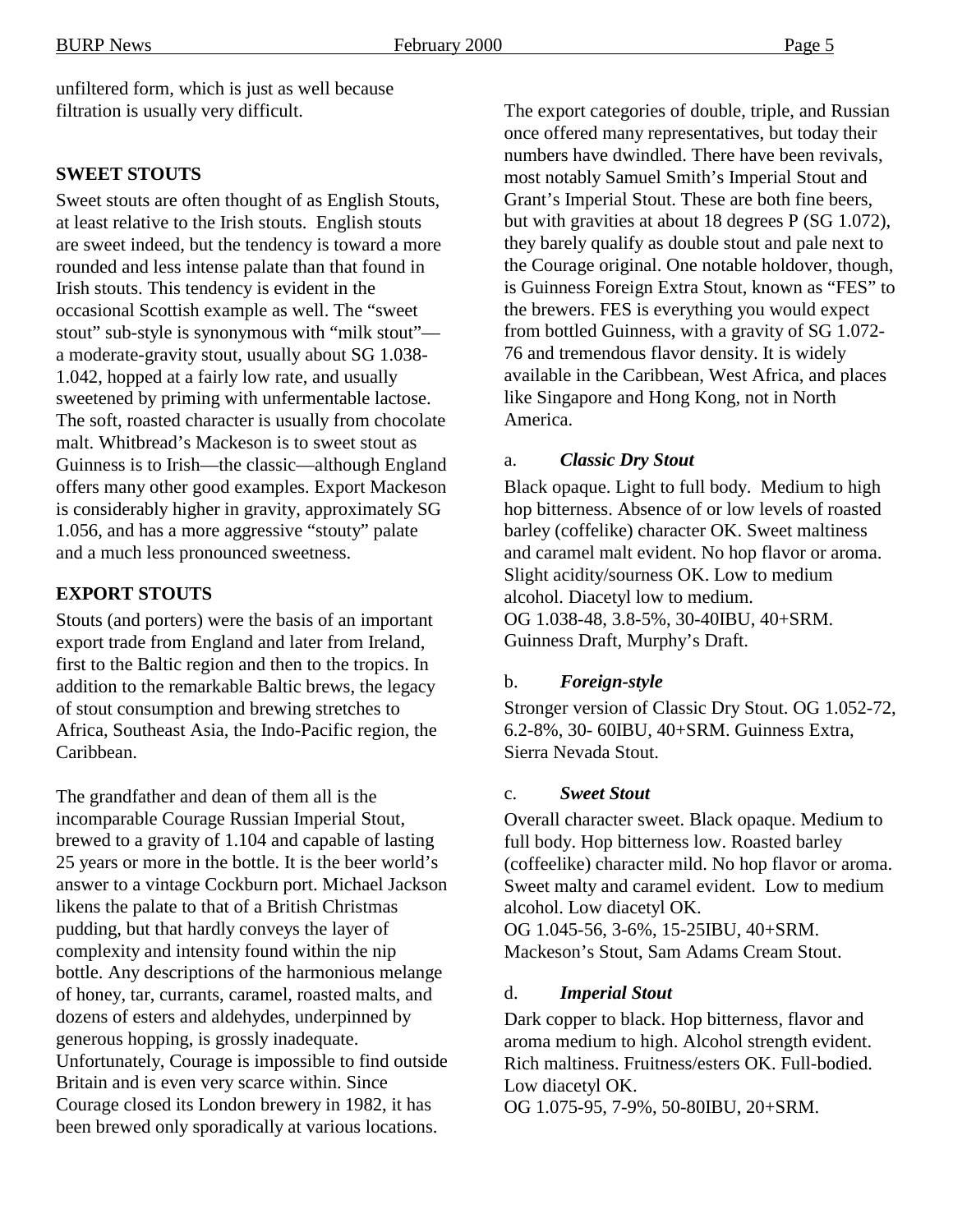Grant's Imperial Stout, Sam Smith's Imperial Stout, Courage Imperial Stout.

*Info extracted form Roger Protz's "Stouts and Porters", Michael Jackson's Beer Guide, BJCP Style Guidelines, and "Brewing in Styles" from the defunct Brewing Techniques.*



## **Burp 2000 Treasury Policies**

#### Ralph Bucca, Minister of Prosperity

 As my first act as Minister of Prosperity, I am going to start a new BURP checking/savings account @ the Bolling Federal Credit Union. The following *BURP 2000 Treasury Policies* were discussed at the recent BURP board meeting and are now in effect:

1. Only expenses authorized by BURP Officers will be accepted and reimbursed.

2. BURP meeting hosts will be contacted prior to their event for meeting needs, supplies, rentals, etc. If supplies are not furnished from the BURP stash, the host will purchase them and be reimbursed.

3. All authorized bills need to be submitted to me in a timely fashion, and will be paid monthly.

4. Raffle prizes: Donated raffle prizes are encouraged, and people who donate prizes valued at less than \$5 will be given raffle tickets. Purchased items such as T-shirts and glassware will be reimbursed up to \$30. The meeting host will receive \$5 worth of raffle tickets for his or her efforts.

6. The Treasurer will submit a Treasurer's report quarterly to the BURP News.

# **Go For BURP News "Electronic Notification"!**

\_\_\_\_\_\_\_\_\_\_\_\_\_\_\_\_\_\_\_\_\_\_\_\_\_\_\_\_\_\_\_\_\_\_\_

Bill Ridgely, Membeership Chairman

It's once again time to encourage all BURPers with e-mail and worldwide web access to receive the monthly newsletter electronically rather than in paper format. There are several benefits to receiving the newsletter in this fashion:

- 1) BURP operates on very slim margins, so saving the club the cost of postage and paper is to everyone's benefit (For example, the club can afford more Free Beer for educational programs)
- 2) You get the newsletter earlier than those receiving the paper version. Generally, electronic notification is sent on the same day the newsletter is completed.
- 3) You get a nice clean copy (via an Adobe Acrobat PDF file) rather than a chewed up, dragged through the mud copy courtesy of the U.S. Post Office.

Here's how electronic notification works:

\* BURP's webmaster maintains an e-mail mailing list of all those who have signed up for electronic notification. When a newsletter is completed, an email is sent to everyone on the list which contains a link to the hidden area on the BURP website where the newsletter is stored.

\* By clicking on the link, you call up the newsletter in a format (Adobe Acrobat PDF) that allows it to look exactly as it does on paper. **Note:** Each web browser handles files of this type a little differently. There are also differences between how they are handled on the Mac and the PC. Please consult your browser documentation if you are unsure whether the newsletter is displayed on your monitor or downloaded to your hard drive (and how these preferences can be changed if desired).

\* All those requesting electronic notification will still receive paper copies of the newsletter twice a year – once just prior to membership renewal and once following. This will allow us to send renewal notices and new membership cards as part of the regular paper mailout rather than as separate efforts.

\* Renewal notices now include a line at the bottom where electronic notification can be selected. Just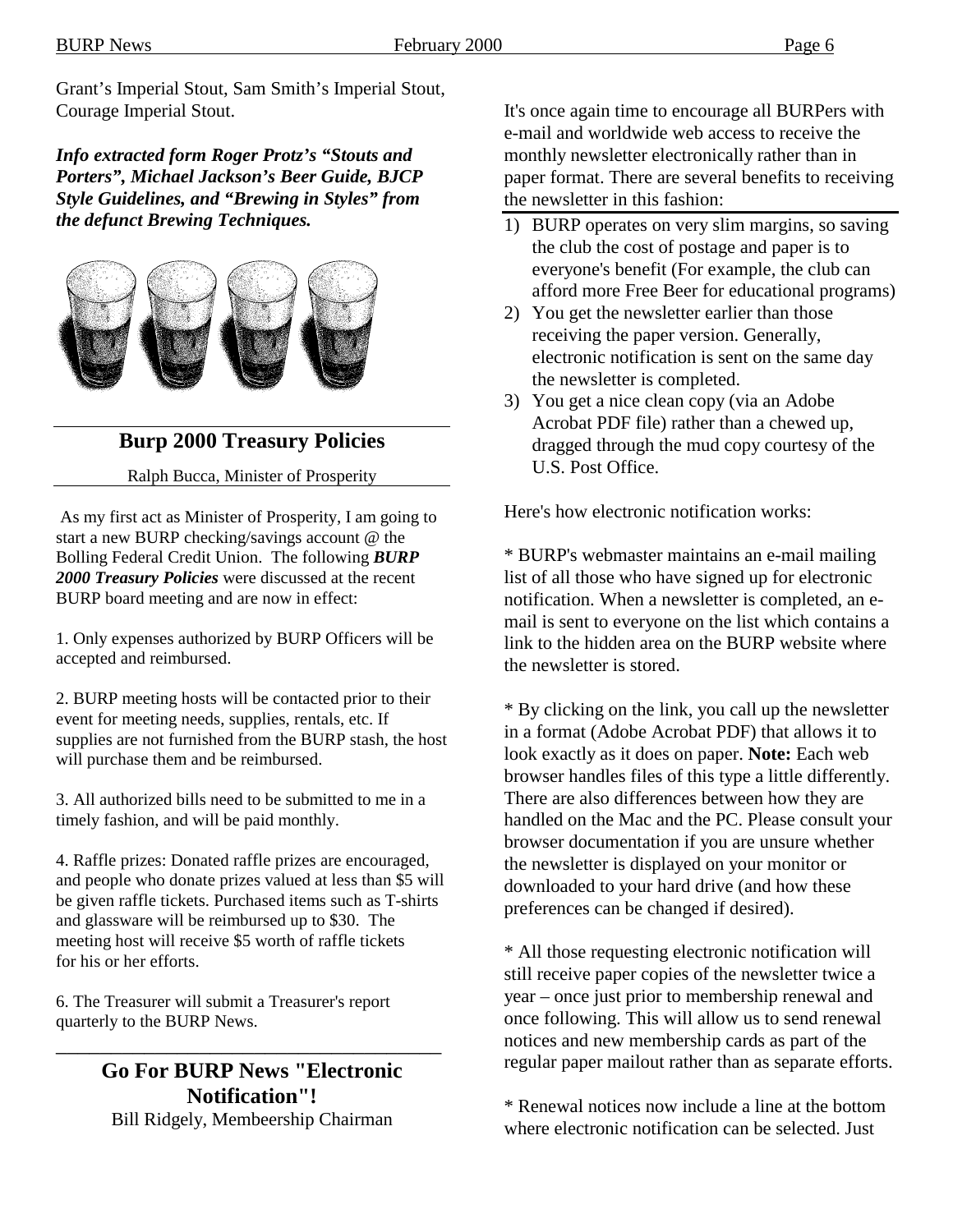write (or circle) the appropriate response. The first e-mail address shown on the renewal notice (E-mail 1) is used for notification unless you prefer a different one. If so, please write it on the form.

If you do not yet have the free Adobe Acrobat Reader installed on your Mac or PC, follow these directions:

\* Go to the website

http://www.adobe.com/products/acrobat/readstep.ht ml

\* Scroll down to the Acrobat Reader download instructions and fill in the blanks as required (i.e., type of computer you are using, e-mail address, etc).

\* Once the Reader installation program has been downloaded (file size is around 5.5 MB), install it according to the instructions provided. The installation is quick and easy.

So far, about 25% of BURP members have opted for electronic notification. If you would like to be added to the list, simply send an e-mail to ridgely@burp.org with the appropriate info (including the e-mail address to which you would like to have your notification sent).

Thanks very much for helping the club move into the digital age.

#### **A Turning Point in BURP History**

\_\_\_\_\_\_\_\_\_\_\_\_\_\_\_\_\_\_\_\_\_\_\_\_\_\_\_\_\_\_\_\_\_\_\_\_\_\_\_\_\_\_\_\_\_

Bill Ridgely & Jim Dorsch

BURP has always been a fun club, but there was a time when our leadership was concerned that we were having too much fun and learning too little. Matters came to a head in the aftermath of an embarrassing showing at the 1991 National Homebrew Conference in Manchester, NH. To show you what a low point we'd reached, we'll just say that the president, one of the authors of this article, hadn't brewed a drop in quite some time (for which our members are forever thankful).

The BURP contingent that year included Bert Tagge, Ralph Bucca, Bill Ridgely, Jim Dorsch, Wendy Aaronson, Dave Smith and Mike Horkan. We had a good time driving up to the conference, making a slight detour to visit the Yuengling Brewery in Pottsville, PA.

One of the heavy hitters that year was the Maltose Falcons out of California. On club night, we all jammed into a big meeting room and tried each other's beer. Unfortunately, most of the good stuff came from other clubs, while we handed out samples of oxidized Gold Cup that someone had dryhopped as an "experiment."

Returning from the conference, we fretted about our embarrassing performance and talked about how to get the club on the map as more than a bunch of brewers looking for a good time. And we worried that by getting serious about brewing we would no longer have serious fun. But we nevertheless resolved to offer education to our members, especially in the areas of beer judging and style recognition.

It wasn't long before Rick Garvin gave the first beer-judging class in BURP history; soon after, we had several certified judges in the club, and the numbers kept rising. Wendy Aaronson and others started a series of style workshops to help our members hone their brewing and judging skills. Today, BURP has over 50 BJCP-credentialed beer judges.

In 1993, Tim Artz, who rejoined the club soon after the AHA Conference in New Hampshire, organized the first Spirit of Free Beer Competition. Now entering its  $8<sup>th</sup>$  year, Spirit of Free Beer is one of only a handful of qualifying competitions for the prestigious Masters Championship of Amateur Brewing (MCAB). Tim took the reins as president of BURP in 1994 and overachieved once again by putting on the tremendously successful Spirit of Belgium Conference.

BURP finally reached a pinnacle in 1995 when club member Rhett Rebold became the first homebrewer to win not only the AHA Homebrewer of the Year